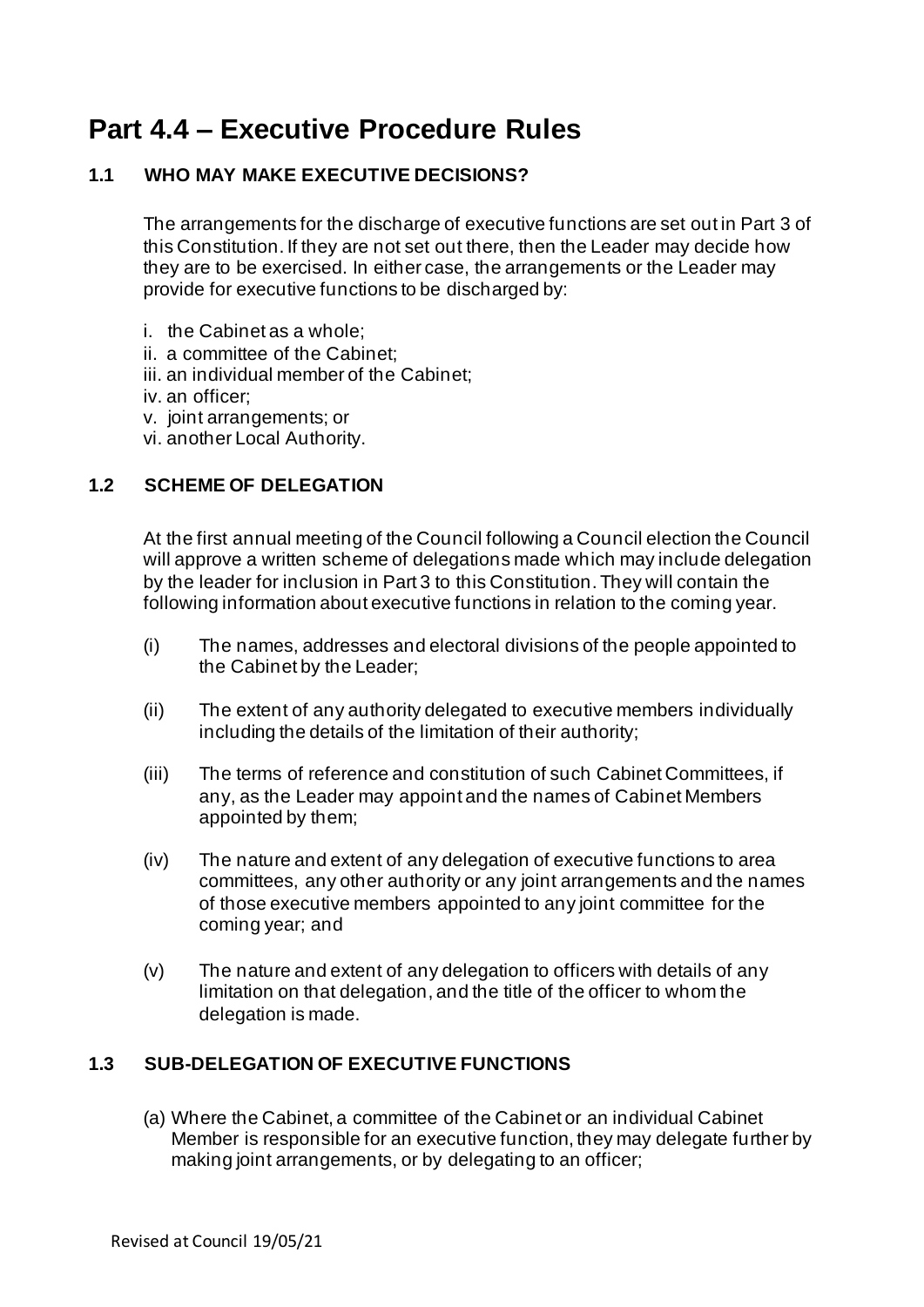- (b) Unless the Council directs otherwise, if the Leader delegates functions to the Cabinet then the Cabinet may delegate further to a committee of the Cabinet or to an officer;
- (c) Unless the Leader directs otherwise, a committee of the Cabinet to whom functions have been delegated by the Leader may delegated further to an officer;
- (d) Even where executive functions have been delegated, that fact does not prevent the discharge of delegated functions by the person or body who delegated.

## **1.4 THE COUNCIL'S SCHEME OF DELEGATION AND EXECUTIVE FUNCTIONS**

- (a) Subject to (b) below the Council's Scheme of Delegation will be subject to adoption by the Council and may only be amended by the Council. It will contain the details required in Article 7 and set out in part 3 of this Constitution.
- (b) If the Leader of the Council is able to decide whether to delegate executive functions he/she may amend the scheme of delegation relating to executive functions at any time during the year. To do so, the Leader must give written notice to the Chief Executive and to the person, body or committee concerned. The notice must set out the extent of the amendment to the scheme of delegation, and whether it entails the withdrawal of delegation from any person, body, committee or executive as a whole. The Chief Executive will present a report to the next ordinary meeting of the Council setting out the changes made by the Leader.
- (c) Where the Leader seeks to withdraw delegation from a committee, notice will be deemed to be served on that committee when he/she has served it on the chair.

# **1.5 CONFLICTS OF INTEREST**

- (a) Where the Leader has a conflict of interest this should be dealt with as set out in the Council's Code of Conduct for Members in Part 5 of this Constitution.
- (b) If every member of the executive has a conflict of interest this should be dealt with as set out in the Council's Code of Conduct for Members in Part 5 of this **Constitution**
- (c) If the exercise of an executive function has been delegated to a committee of the executive, an individual Cabinet Member or an officer, and should a conflict of interest arise, then the function will be exercise by the person or body by whom the delegation was made.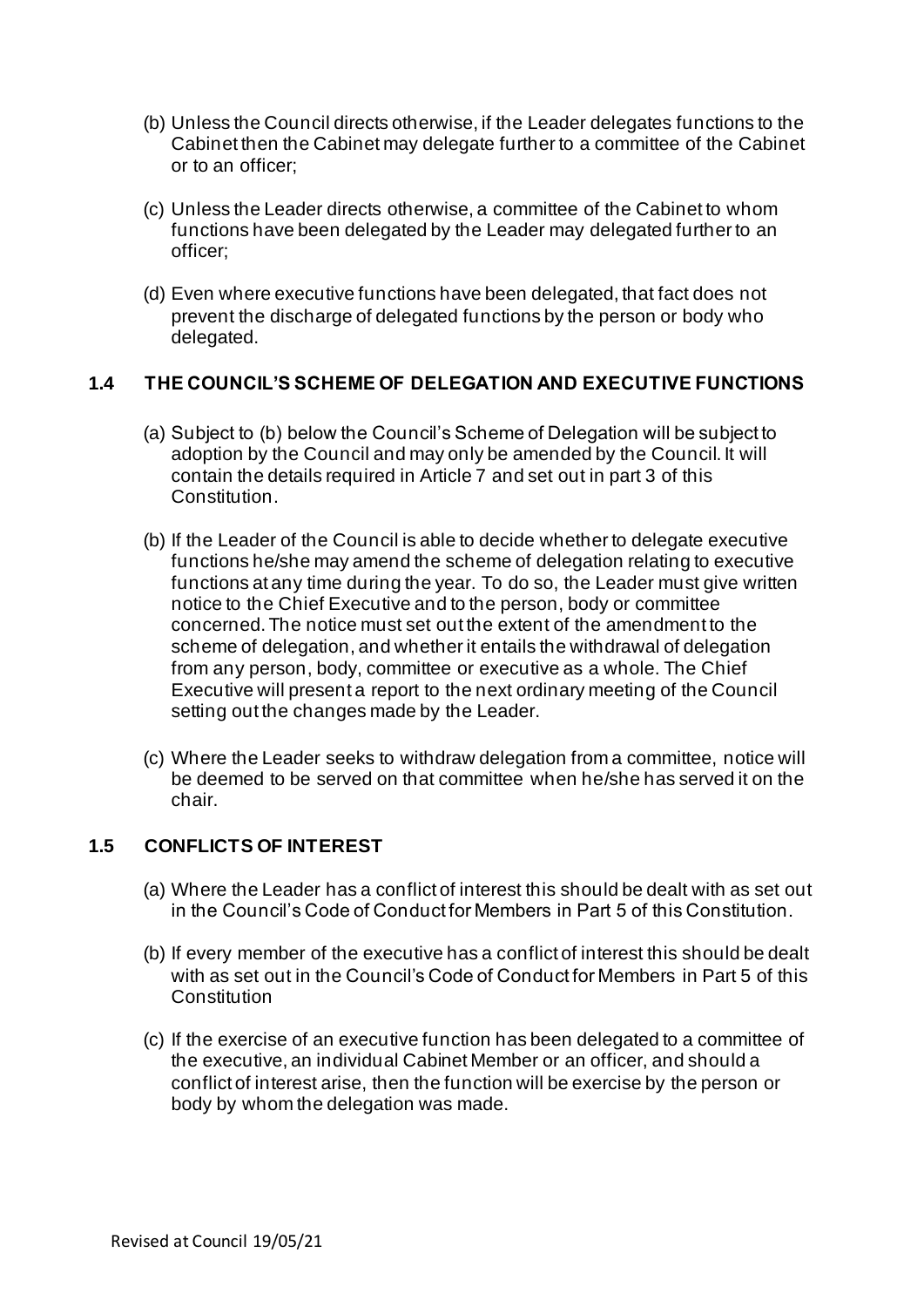# **1.6 EXECUTIVE MEETINGS – WHEN AND WHERE?**

The executive will meet at least 12 times per year at times and locations to be agreed by the Chief Executive.

#### **1.7 QUORUM**

The quorum for a meeting of the Cabinet, or a committee of it, shall be four members.

# **1.8 HOW ARE DECISIONS TAKEN BY THE EXECUTIVE?**

- (a) Cabinet decisions which have been delegated to the Cabinet as a whole will be taken at a meeting convened in accordance with the Access To Information Rules in Part 4 of the Constitution.
- (b) Where executive decisions are delegated to a committee of the Cabinet the rules applying to executive decisions taken by them shall be the same as those applying to those taken by the executive as a whole.

#### **2**. **HOW ARE THE CABINET MEETINGS CONDUCTED?**

#### **2.1 WHO PRESIDES?**

If the Leader is present he/she will preside. In his / her absence a Deputy Leader will preside, in the absence of the Leader and Deputy Leader(s) then a person will be appointed to preside by those present.

If there are equal numbers of votes for and against a proposal, the person presiding will have a second or casting vote. There will be no restriction on how the person presiding chooses to exercise a casting vote.

#### **2.2 WHO MAY ATTEND?**

- (i) Meetings will be open to the public and to other members of the Authority subject to the Access to Information Rules set out in Part 4 of this Constitution.
- (ii) Members of the Council who are not members of the Cabinet may attend open meetings of the Cabinet and may speak at the discretion of the Chair.
- (iii) 'Assistants to the Executive' who are not members of the Cabinet are entitled to attend, and speak at, any meeting of the Cabinet or any of the Cabinet's Committees (comes into force 5<sup>th</sup> May 2022).
- (iv) Members of the Council who are not members of the Cabinet may not attend closed sessions of the Cabinet save that the Cabinet will allow the Chair of Council, Leader and the Deputy Leader of the Opposition and the Chairs of the Scrutiny Committees to attend those closed sessions and speak at the discretion of the Chair.